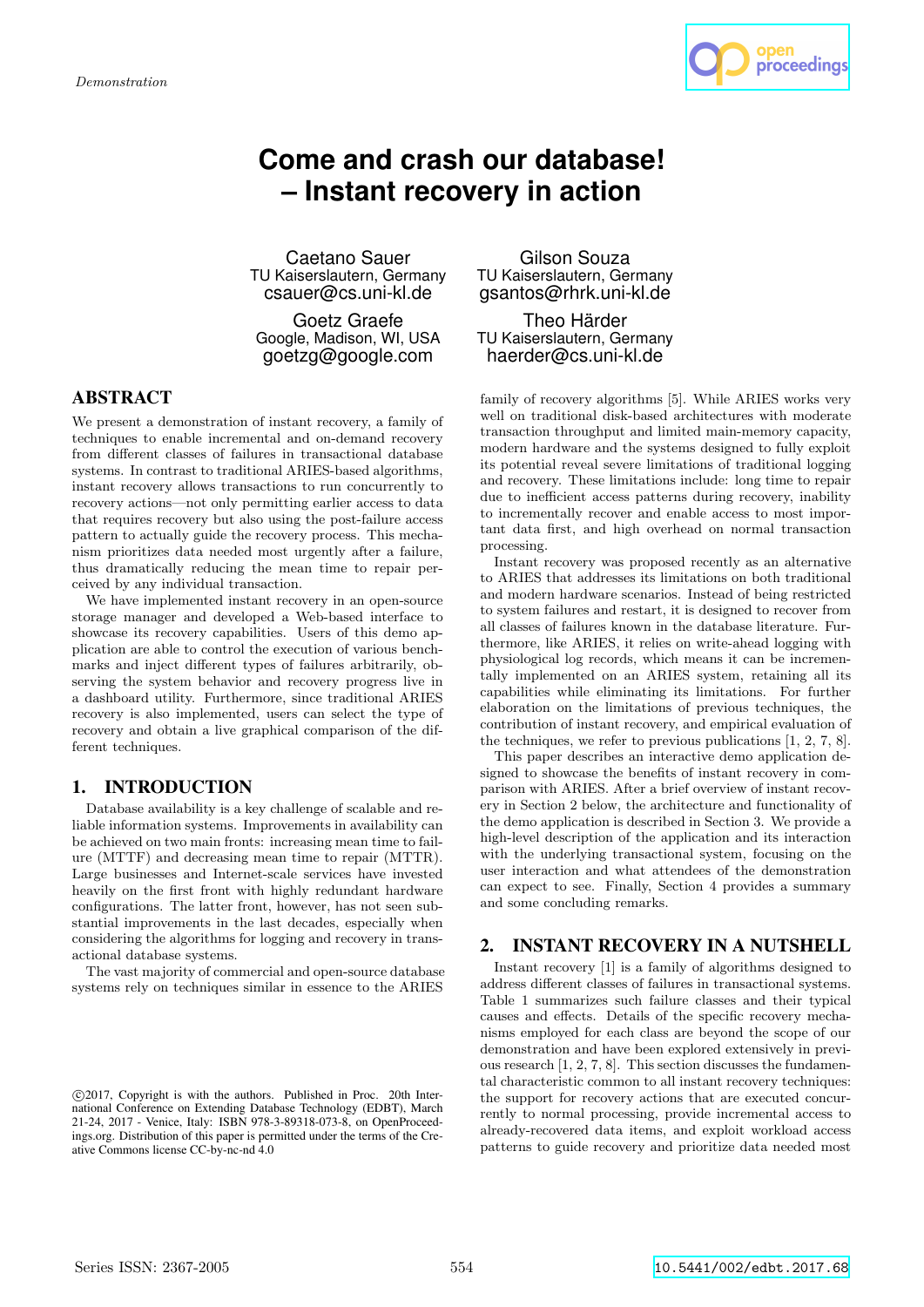| Failure class | Loss                                      | Typical<br>cause                 | Response                                  |
|---------------|-------------------------------------------|----------------------------------|-------------------------------------------|
| Transaction   | Single-<br>transaction<br>progress        | Deadlock                         | <b>Rollback</b>                           |
| System        | Server<br>process<br>(in-memory<br>state) | Software<br>fault,<br>power loss | <b>Restart</b>                            |
| Media.        | Stored data                               | Hardware<br>fault                | Restore                                   |
| Single page   | Local integrity                           | Partial<br>writes.<br>wear-out   | Repair<br>$-$<br>$\overline{\phantom{a}}$ |

Table 1: Failure classes, their causes, and effects (from [8])

urgently. In order to summarize these techniques and provide an overview of how instant recovery works, we discuss the case of restart after a system failure.

When a system failure occurs, the in-memory state of the database server process is lost and must therefore be recovered when the system comes back up. As in ARIES recovery, this boils down to determining which transactions must be rolled back in the UNDO phase (i.e., active transactions) and which pages must have their updates replayed in the REDO phase (i.e., dirty pages). Such information is collected with a sequential log scan in the log analysis phase, which covers the interval from the most recent checkpoint up to the last persisted log record.

In essence, the key characteristic that distinguishes instant restart from ARIES restart is that, once log analysis information is collected, the REDO and UNDO phases can be performed on a per-page and a per-transaction basis, respectively. In other words, recovery actions can be scheduled according to a variety of policies, and not just the schedule dictated by a sequential REDO or UNDO log scan. This means that as soon as log analysis is complete (which usually only takes a few seconds), transactions can immediately be admitted to the system and, as soon as they touch a page in need of recovery (i.e., a page marked dirty during log analysis) or incur a lock conflict with a transaction in need of rollback (i.e., a transaction marked active during log analysis), that single page or that single transaction can be recovered on demand. The basic design features that enable such on-demand recovery are (i) a per-page chain of log records that is also the basis of single-page recovery [2]; and (ii) tracking acquired locks during checkpoints and log analysis.

Fig. 1 illustrates the process of on-demand recovery during instant restart. In this scenario, log analysis has detected two dirty pages, A and B, whose expected page LSN is  $x$  and  $y$ , respectively. Furthermore, two pre-failure active transactions,  $T_1$ , holding locks with identifiers b and d, and  $T_2$ , with lock on f, were also detected. After log analysis, a new transaction is initiated—shown here as the gray box on the top left corner. This transaction attempts to fix page B in the buffer pool; because this page is marked as needing recovery, on-demand REDO processing kicks in and log records pertaining to this page are replayed by following a backward chain of log records (which is exactly the same process employed for single-page recovery [2]). Log replay of this single page happens concurrently with replay of any other page; in fact, it may even happen with asynchronous, ARIES-style REDO based on a forward log scan.



Figure 1: On-demand recovery in instant restart

After page B is restored, the new transaction attempts to acquire a lock on  $f$ . In this case, the lock table yields a conflict with transaction  $T_2$ ; since this transaction is a pre-failure one, its rollback is triggered by this lock conflict. Because rollback of a pre-failure transaction works exactly in the same way as a transaction abort during normal processing (e.g., due to deadlock), the same logic is applied. Once such rollback is completed, the locks held by  $T_2$  are released and the lock is finally granted to the waiting post-failure transaction.

The on-demand and incremental recovery schedules essentially reduce the MTTR as perceived by a single transaction by multiple orders of magnitude. ARIES restart recovery, in contrast, usually requires at least a full REDO log scan which is typically the longest phase of recovery by far  $[6]$ before the first post-failure transaction can complete<sup>1</sup>.

In the next section, we describe the demo application proposed by this paper. It is the first interactive user interface ever developed for instant recovery, which can not only reproduce some of our empirical measurements, but also allow the user to interact with the workload, observe the system behavior graphically, and, most importantly, inject failures arbitrarily.

## 3. DEMONSTRATION

Instant recovery techniques such as single-page recovery, instant restart, and instant restore have been implemented over the past three years in the Zero<sup>2</sup> storage manager prototype, which is a fork of the well-known Shore-MT  $[3]^3$ . Zero has also been incorporated into the MariaDB database system (a modern fork of MySQL) as a storage engine module that can be used as an alternative to the popular InnoDB engine.

Our demonstration will provide a hands-on experience to interact with these systems under a variety of benchmark workloads. Focusing mainly on the logging and recovery aspects, the demo program enables users to inject different types of failures in a database workload running on Zero and observe the recovery process live in an intuitive graphical interface. Combined with a choice of parametrized workloads, this rich interface allows users to interactively explore

<sup>1</sup> Improvements to the ARIES algorithm aimed at enabling earlier access during recovery have been proposed [5, 4], but, in summary, none of them provides fully on-demand and incremental recovery to fine-granular objects, especially those needed most urgently by the application. The limitations of these "extended" versions of ARIES are also discussed in previous work [1, 8]

<sup>2</sup>https://github.com/caetanosauer/zero

<sup>3</sup>https://sites.google.com/site/shoremt/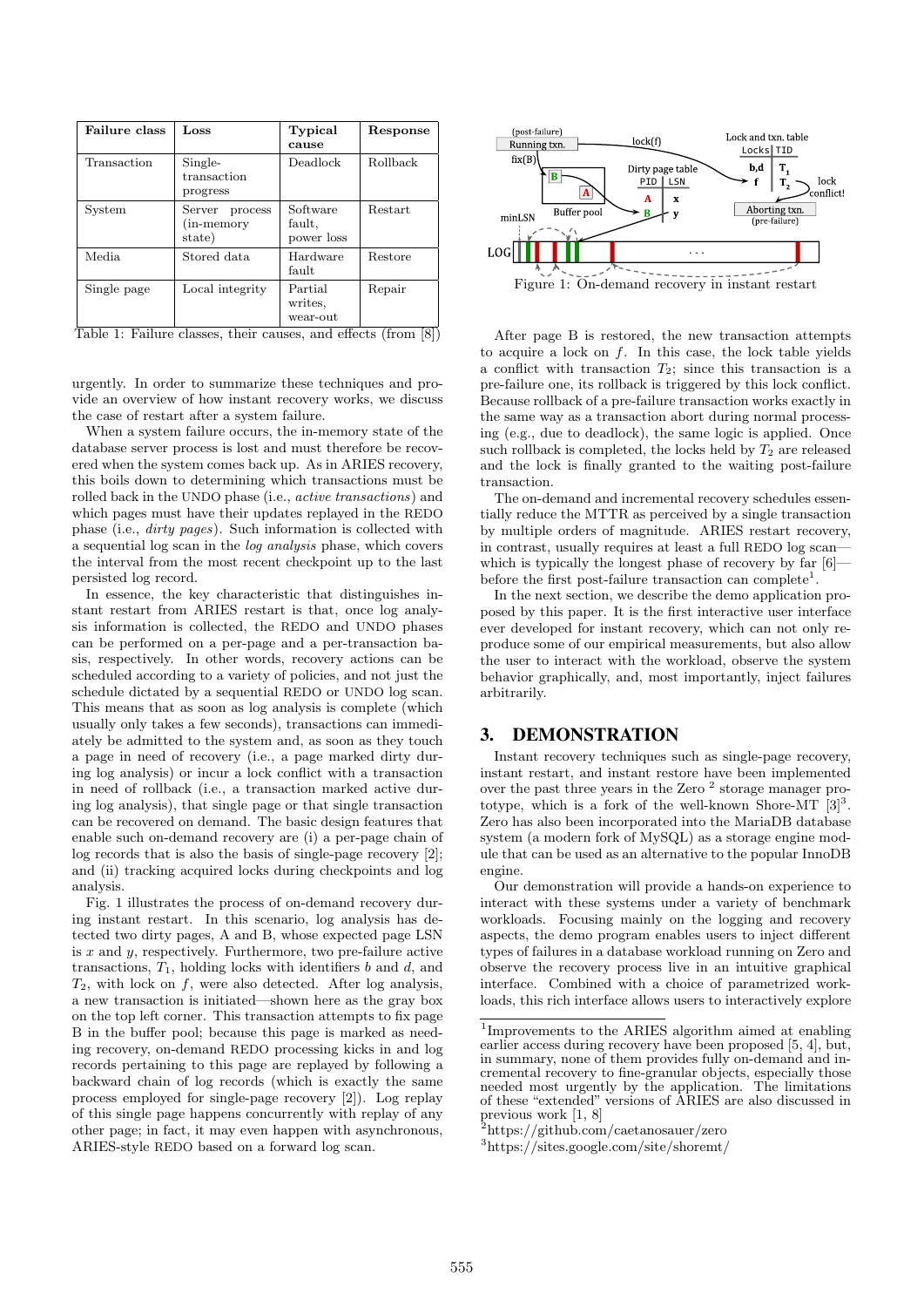

Figure 2: Architecture of the demo program

the potential of instant recovery techniques in improving database reliability.

To demonstrate the various instant recovery techniques and compare them with traditional ARIES-based recovery, we have developed a Web-based interface to control the execution of benchmarks and display relevant system statistics in a graphical way. This section describes how our demo program is organized, how it achieves these goals, and how the user can interact with it.

#### 3.1 Demo program architecture

The diagram in Fig. 2 illustrates the main components of the demo program and their interaction. The Web interface serves two main purposes: first, it sends commands to the Zero storage manager (which may be running either independently or as a storage engine inside MariaDB) to control the execution of workloads as well as adjust system and benchmark parameters dynamically; and second, it serves as a "dashboard" to visualize real-time statistics.

The communication between Web client and server is implemented with a JSON-based REST API. Commands are available to start and stop a certain benchmark workload and—especially for the purposes of instant recovery—inject system crashes and persistent storage failures. System crashes cause the immediate destruction of all in-memory data structures of the server process—most importantly buffer pool, transaction manager, and lock table. In Fig. 2, the process of receiving a command via the REST API and forwarding it to the storage manager kernel is illustrated by arrow number 1. The following paragraphs discuss the remainder of the demo program architecture by referring to the numbered arrows.

While the storage manager kernel processes transactions, it generates two types of information which are relevant for the demo. First, a collection of system counters (arrow 2) is used to keep track of system events for which only the total number of occurrences is of interest. For example, counters of transaction commits, page reads and writes, log volume generated, number of active transactions, number of dirty pages, etc. are typical measures of interest.

The second collection mechanism is through the transaction log (arrow 3). By continuously analyzing the logs and performing various aggregations, events can be collected in a time-dependent manner, allowing more detailed statistics than those provided by simple counters. The information collected from the system counters and the transaction log is stored in a collection of statistic tables (arrows 4 and 5), which are finally serialized into the JSON format for display in the demo (arrow 6).

#### 3.2 Visualizing the recovery process

As mentioned above, the demo application provides commands to inject failures into the running workload. We support injection of three of the four classes summarized in Table 1: system, media, and single-page failures. The remaining class—transaction failure—is not supported because there is not much to demonstrate in that case, as the abort of a single transaction does not cause any noticeable impact on system behavior.

When injecting a failure, the user may also choose which recovery method to employ: traditional ARIES or instant recovery. In addition to system failures, users can also inject a failure on persistent storage (e.g., single-page or wholedevice failures) independently of system failures—i.e., different failure modes can be mixed and matched freely. Furthermore, failures can be re-injected at any time during recovery from a previous failure, demonstrating the independence and idempotency of recovery modes.

Regardless of whether recovery activities are being carried on or not, the dashboard of the demo program constantly displays statistics collected from the statistic tables described above, some of which can be selected for plotting. For instance, the user can observe the transaction throughput along with the buffer pool hit ratio. During instant restart after a system failure, these values should gradually rise as on-demand, incremental recovery progresses.

In addition to statistics available during normal processing, special statistics are collected and displayed during the recovery process—for instance, progress bars indicate the percentage of completion of each recovery phase (log analysis, REDO, and UNDO).

#### 3.3 Screenshot walk-through

Fig. 3 shows a screenshot of our demo application in which a TPC-C workload is running and two recovery processes are currently active: instant restart (from a system failure) and instant restore (from a media failure). At the top, the IP address of the server process is provided along with the chosen workload—in this case TPC-C. An additional button opens up a pop-up window in which system and workload parameters can be adjusted—some of which can also be changed while the benchmark runs. Below that, three red buttons are provided to inject a system, media, or single-page failure. In the latter case, the user can additionally specify what kind of page should be selected for failure (in this case, a root page of an index). These buttons remain available even when recovery is already being carried out, allowing users to simulate failure-on-failure scenarios.

The middle part of the screenshot shows the graphical display component, in which three statistics are currently selected—transaction commit rate, page reads, and page writes. Using the "Choose counters" button on the top, users can select different statistics to plot. A text output of all stats and counters is also available but omitted here.

Finally, the bottom part shows the progress of currently ongoing recovery processes. In this case, a system restart is being carried on, and the progress bars show how much of the REDO and UNDO phases has been completed. Below that, a single progress bar displays the progress of a concomitant restore process, in which segments of the failed device are also restored incrementally. Note that transactions are running despite the ongoing recovery—this is the crucial feature of instant recovery.